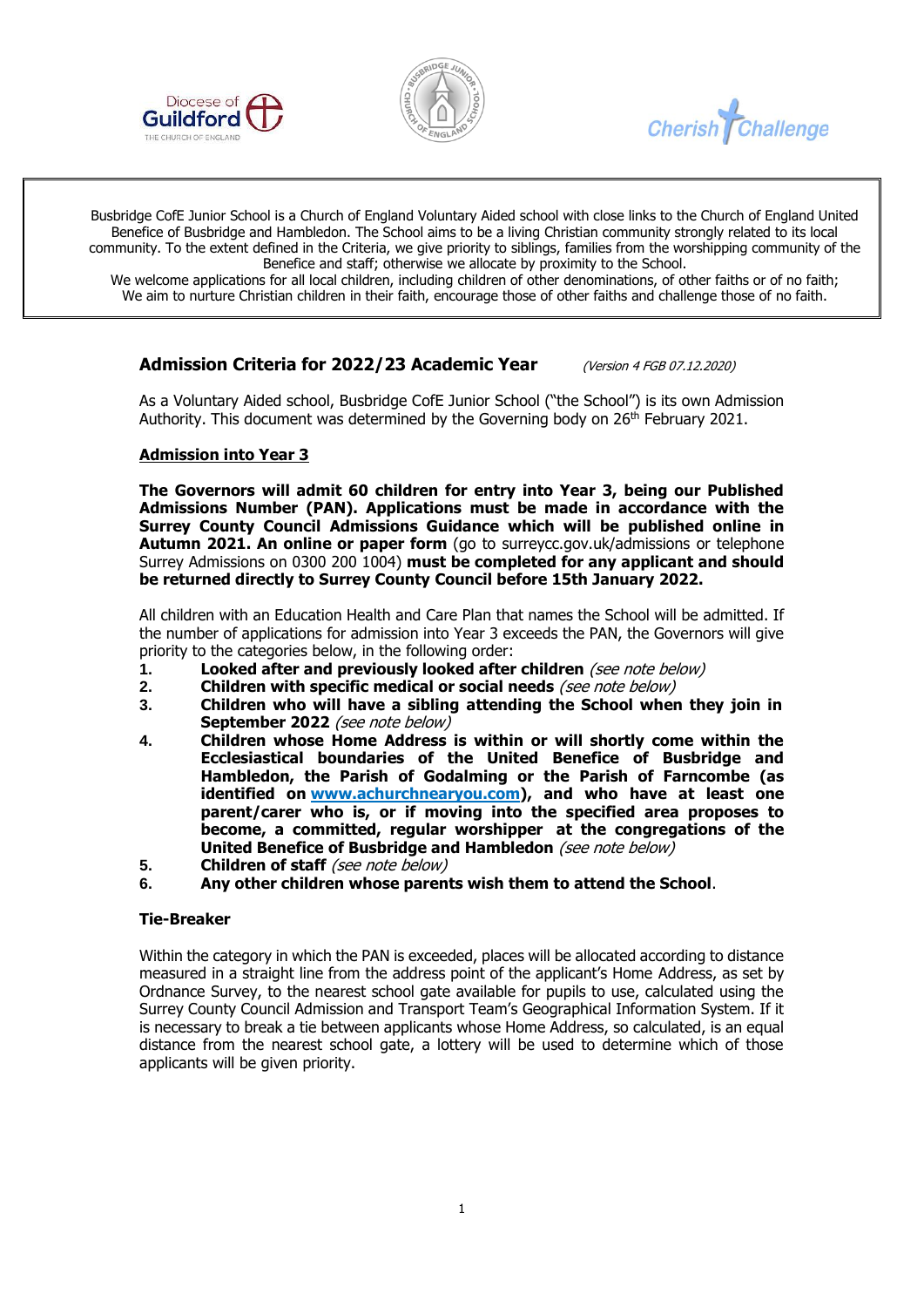





## **General Definitions:**

The "**Home Address**" is the applicant child's residence or, in the case of shared custody, the residence where he or she lives for the majority of the school week. The child's home address excludes any business or childminder's address and must be the child's normal place of residence. It also excludes any relative's address unless the child lives at that address as their normal place of residence.

We will generally not accept a temporary address if the main carer of the child still possesses or rents a property that has previously been used as a home address, nor will we accept a temporary address if we believe it has been used solely or mainly to obtain a school place when an alternative address is still available to that child.

A "**parent/carer**" means a natural, adoptive, step or foster parent or other legal guardian

### **Category 1 Priority**

For category 1 priority a "**looked after child**" and **"previously looked after child"** are defined as:

- Children who are in the care of a local authority or provided with accommodation by a local authority in accordance with Section 22 of the Children Act 1989, eg. fostered or living in a children's home, at the time an application for a school is made; and
- Children who have previously been in the care of a local authority or provided with accommodation by a local authority in accordance with Section 22 of the Children Act 1989 and who have left that care through adoption, a child arrangements order (in accordance with Section 8 of the Children Act 1989 and as amended by the Children and Families Act 2014) or special guardianship order (in accordance with Section 14A of the Children Act 1989)

### **Category 2 Priority**

For an application for category 2 priority, written evidence must be provided from a relevant professional (e.g. medical consultant or social worker), setting out why a specific medical condition or social need makes it essential that the child attends the School rather than any other. In addition there will be admitted under this criterion children who were previously in state care outside England and have ceased to be in state care as a result of being adopted.

### **Category 3 Priority**

For category 3 priority, a "**sibling**" is a brother or sister, half-brother or half-sister, step-brother or step-sister, adoptive brother or sister, or foster child, if (in each case) living in the same family unit as the applicant child at his or her Home Address.

#### **Category 4 Priority**

For category 4 priority**, a "committed, regular worshipper of the congregations of the United Benefice"** is someone who has attended Christian worship regularly (at least twice a month) for the 3 years prior to the designated closing date for applications and whose regular Christian worship (at least twice a month) has been at Busbridge Church and/or Hambledon Church (the Churches) for at least the 5 months immediately prior to that date**.** In order to be considered under this category families moving into the defined area less than 5 months before the designated closing date must produce evidence of the same pattern of previous worship, and must commence worship at one of the Churches as soon as possible after arrival.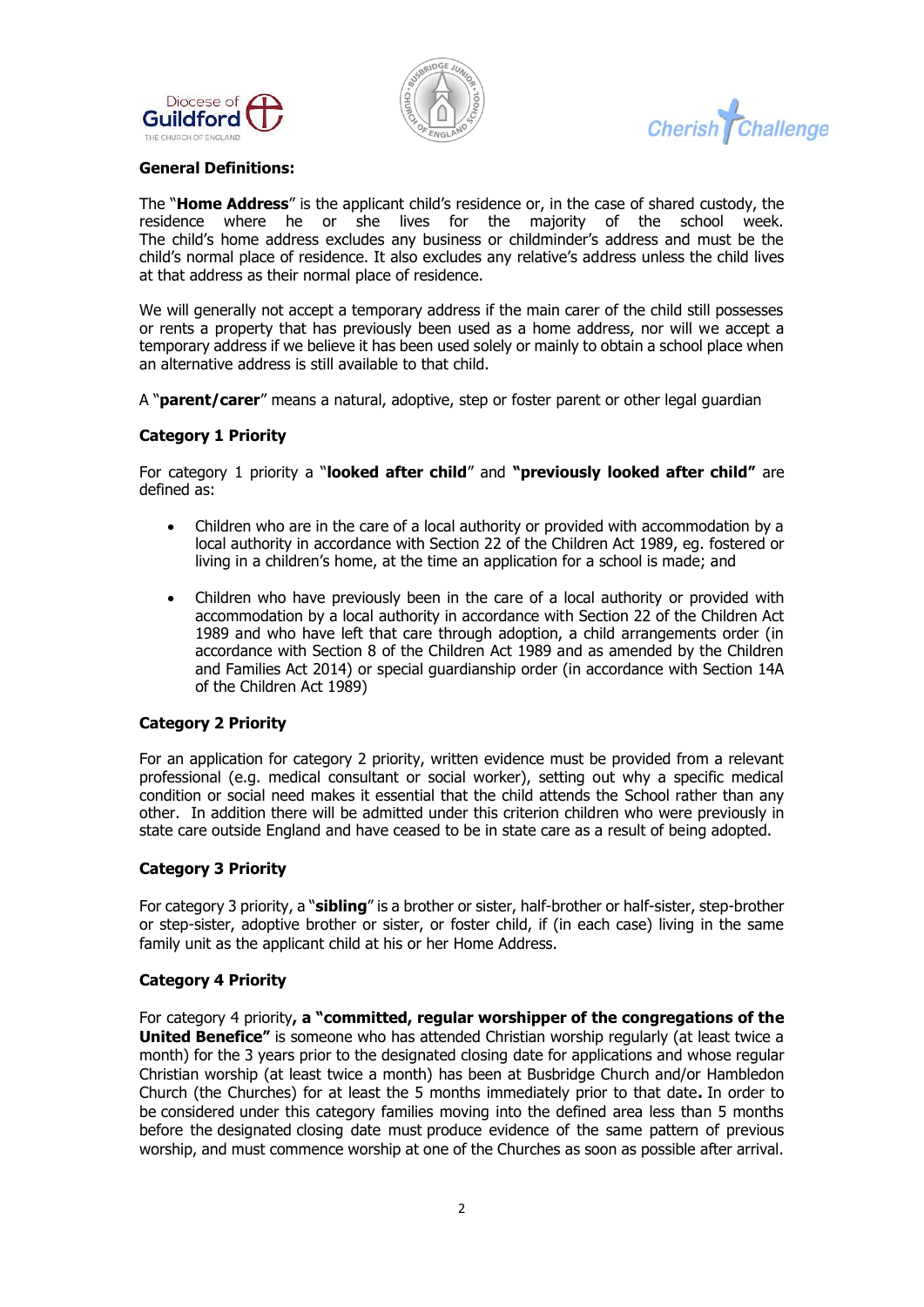



**Cherish Challenge** 

In the event that during the period specified for attendance at worship the Churches have been closed for public worship and have not provided alternative premises for that worship, the requirements of these admission arrangements in relation to attendance will only apply to the period when the Churches or alternative premises have been available for public worship.

"Christian worship" means worship within a church that is a member of Churches Together in Britain and Ireland and/or the Evangelical Alliance and/or is judged by the Rector of the United Benefice of Busbridge and Hambledon to be an equivalent Church overseas.

For a child to be considered under Category 4, the School must receive from the parent(s)/carer(s) making the application on or before the closing date for applications:

- 1. a completed and signed Supplementary Information Form; and
- 2. a completed Benefice Church Verification signed by the Rector or some other member of the Clergy (but also countersigned by the Rector) of the United Benefice of Busbridge and Hambledon.

The forms can be found on the school's website or can be obtained from the school office.

**NB** If a completed and signed Supplementary Information Form and Benefice Church Verification are not both received by the School from the parent(s)/carer(s) on or before the closing date, the child in question will not be considered for admission under Category 4.

### **Category 5 Priority**

The School will admit a child of a member of staff of the School under this criterion provided that:

(a) the member of staff (defined below) has been employed at the School for two or more years at the time at which the application for admission to the School is made,

#### **or**

(b) the member of staff is recruited to fill a vacant post for which there is a demonstrable skill shortage.

For the purposes of satisfying this criterion, a member of staff is defined as a member of the School's full time staff or a part-time member of staff working at least 40% of the time which a full time member of staff would work in that particular role. A panel from the Governors will determine whether the member of staff meets the requirements of this criterion.

For a child to be considered under Category 5, the school must receive from the relevant member of staff on or before the closing date for applications a completed and signed Supplementary Information Form verified by the Headteacher and Chair of Governors. This form can be found on the school's website or can be obtained from the school office.

### **Waiting List**

An applicant for Year 3 not initially offered a place at the School will be placed on a waiting list, if the School is so requested, following the initial allocation of places (or at any later time until the end of the academic year 2022/2023). The waiting list will be maintained by the School for the duration of the academic year 2022/2023. The waiting list will be ranked on the basis of the above criteria (except where the multiple births policy below requires otherwise) and not by reference to the date when an application was received or a name was placed on the list.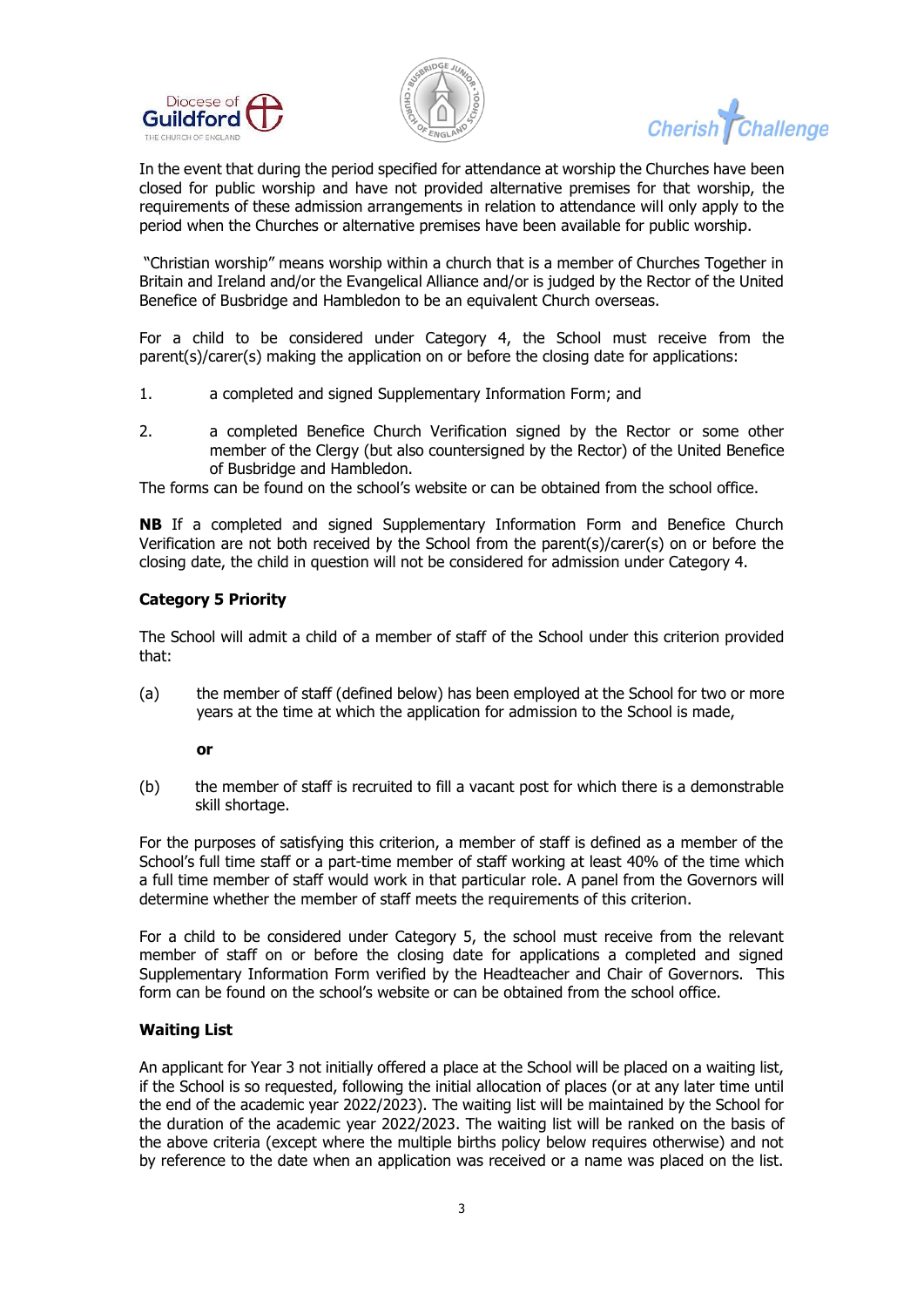



**Cherish Challenge** 

Whenever a child is added to the waiting list during the year or the School is notified of a change to the application information relating to a child on the waiting list, the list will be ranked again on the basis of the above criteria (and the multiple births policy below). The waiting list is held for one academic year only. Thereafter, if the parents/carers still wish their child to be considered for a place, a fresh in-year application to the school must be made.

### **Multiple Births**

If the last place is offered to a child from a multiple birth, the other sibling or siblings from that multiple birth will also be admitted, even though this may exceed the PAN. However, no further children will be admitted until/unless the number of children falls below PAN.

### **Late applications**

Applications received by Surrey County Council will be dealt with in accordance with their co-ordinated admissions scheme.

# **Appeals**

The parents/carers of a child not offered a place have a right of appeal to an independent panel. Please contact the school office for details.

### **Withdrawal of a place**

If it becomes apparent at any time that a parent/carer has made a fraudulent or intentionally misleading application which has effectively denied a place to another child, the Governors reserve the right to withdraw the place.

### **Admission into Years 4 to 6**

The School will maintain on its website at all times a notice of any current vacancy or vacancies (as against PAN) in Year 4, Year 5 or Year 6. Applications for any current vacancy may be made at any time by completing an In-Year application through Surrey County Council Admissions team [\(www.surreycc.gov.uk\)](http://www.surreycc.gov.uk/) who forward the details to the School Office. If more than one application is received in respect of any given vacancy, the vacant place will be offered on the basis of the Year 3 criteria above, applied at the time of the offer to those who have applied for that vacancy. (For these purposes, references to the closing date for applications in the notes explaining Category 4 and 5 priorities will be taken to refer instead to the date when the vacancy was first posted on the School website.)

### **Out of chronological age education**

**Applicants may choose to seek a place outside their child's chronological** (correct) year group. Decisions will be made on the basis of the circumstances of each case and what is in the best interests of the child concerned.

• Applicants who are applying for their child to have a decelerated entry to school, i.e. to start later than other children in their chronological age group, must initially apply for a school place in accordance **with the deadlines that apply for their child's chronologica**l age. If, in liaison with the Headteacher, governors agree for the child to have a decelerated entry to the school the place cannot be deferred as such and instead the applicant will be invited to apply again in the following year for the decelerated cohort but the application will be determined as if the child were of the chronological age group for that cohort.